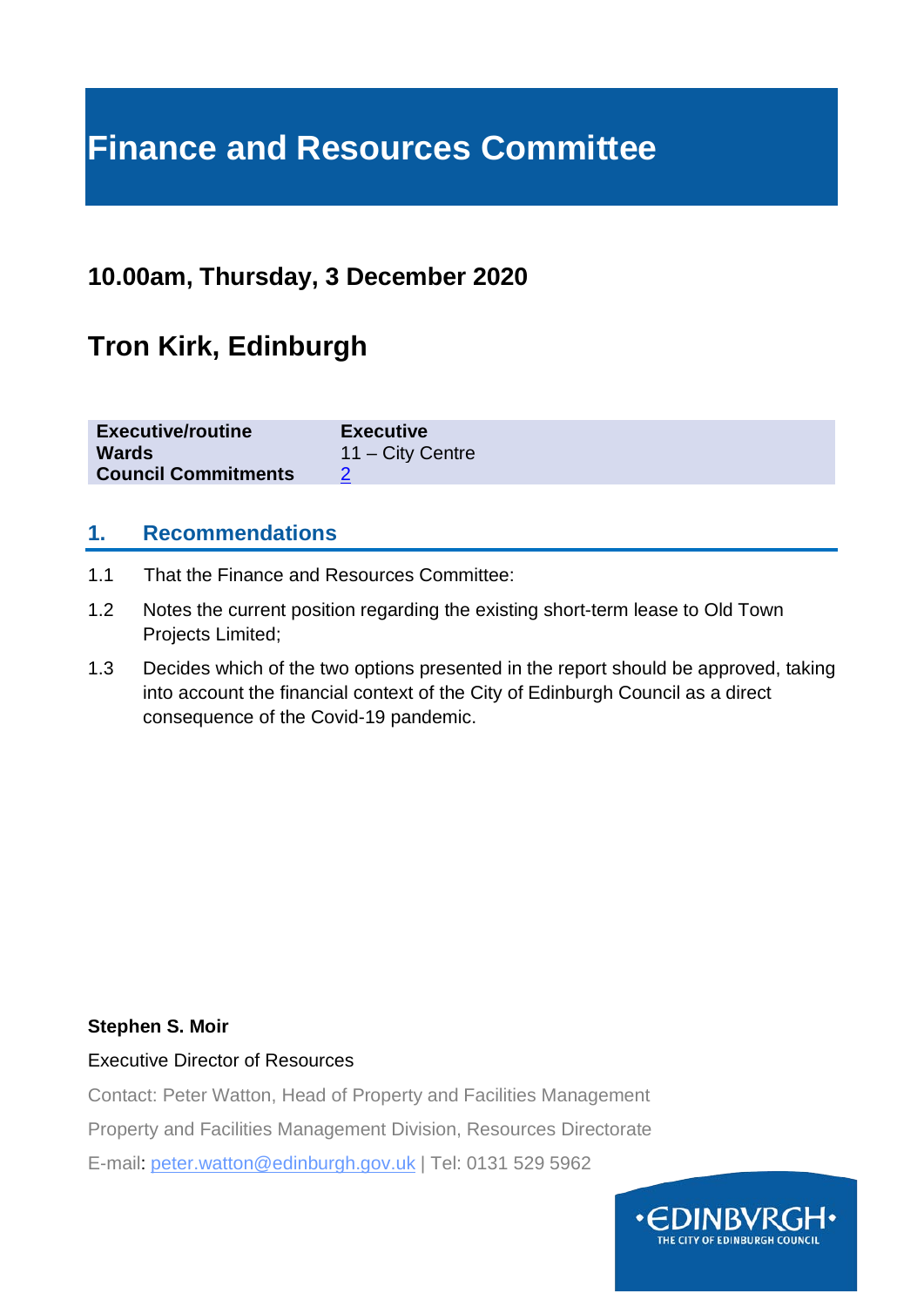**Report**

# **Tron Kirk, Edinburgh**

#### **2. Executive Summary**

2.1 This report provides an update on the Edinburgh World Heritage Trust (EWHT) proposals for the Tron Kirk and details the requirements for the Council to commit capital funding to the project.

#### **3. Background**

- 3.1 The Tron Kirk is located on a prominent position on the Royal Mile at the junction of High Street and South Bridge. The property extends to 278sq m (3,000 sq ft) or thereby and is shown outlined red on the attached plan.
- 3.2 In late 2012, the Council were approached by Edinburgh World Heritage Trust (EWHT) to seek support for the redevelopment of the Tron Kirk. Their aspiration was to convert the building into an Edinburgh World Heritage interpretation and educational resource for visitors and the local community. Consequently, the Finance and Budget Committee, on 6 June 2013, authorised exclusive negotiations with EWHT on the grant of a long lease and noted that the Heads of Terms and funding activity detail would be provided through future update reports.
- 3.3 On 24 June 2014, the Economy Committee approved the detailed Heads of Terms for a 99-year lease and noted that the business plan projected that the majority of the capital funding would come from Heritage Lottery Fund (HLF), which would take two years to achieve. This decision was ratified by the Finance and Resources Committee on 30 July 2014.
- 3.4 On 18 August 2016, the Finance and Resources Committee considered an update report and authorised an extension to the two-year funding timescale to an ultimate long stop date of 31 October 2019.
- 3.5 On 8 February 2018, the Finance and Resources Committee considered options for the building and approved a short-term lease to EWHT who were to create a shortterm use that was the first step towards delivering the long-term aspiration for the Tron comprising an initial prototype exhibition for both the Old and New Towns of Edinburgh, combined with an upgraded retail offer. EWHT considered this an important step in delivering the longer-term vision of converting the building into an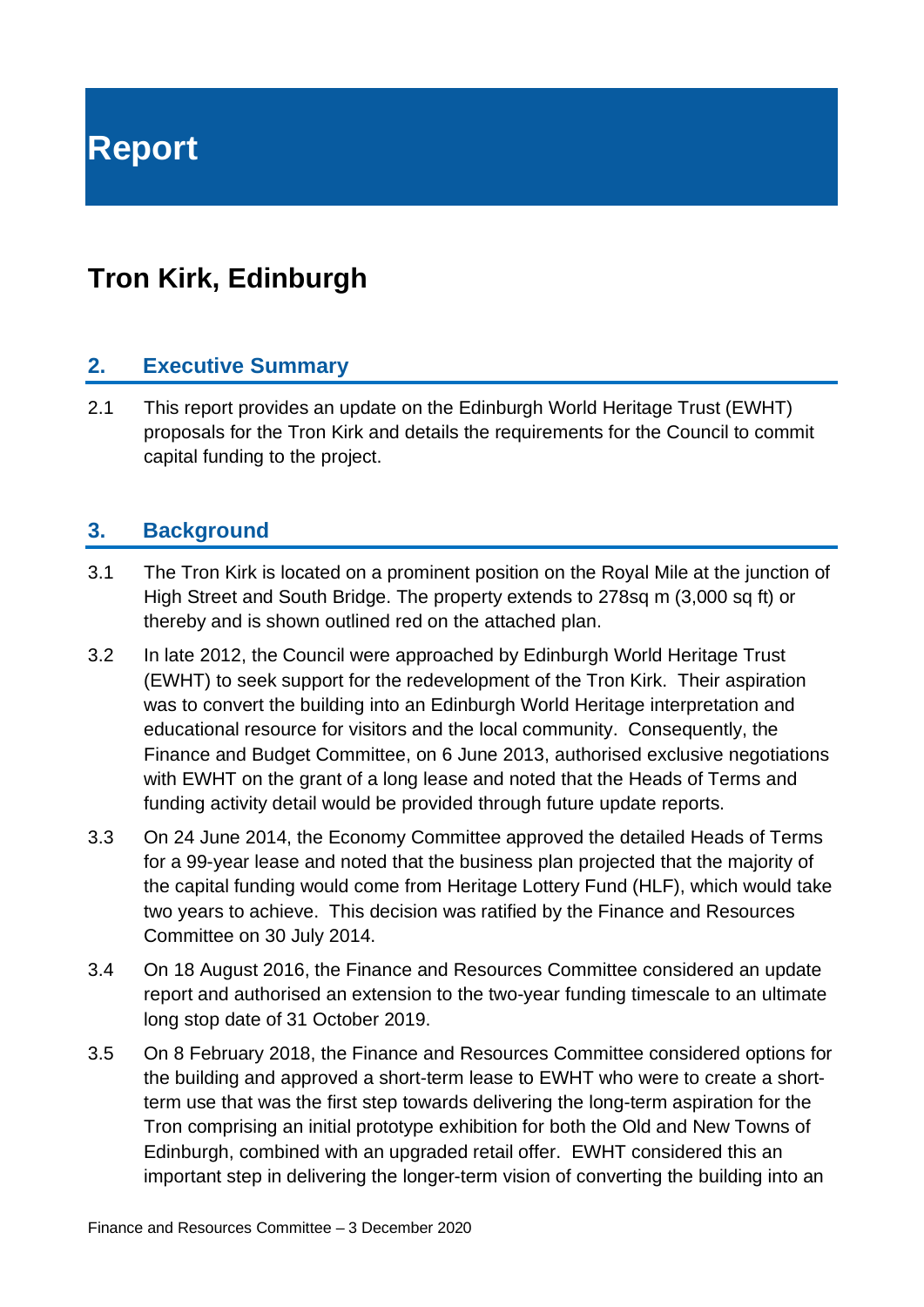Edinburgh World Heritage interpretation and educational resource for visitors and the local community. At that time, Committee also approved changes to the longterm contractual documents to reflect further delays in funding and noted that the development proposals would now require a capital contribution from the Council albeit the amount was yet to be determined.

- 3.6 The Council entered into a lease with a subsidiary of EWHT (OTP) on 1 June 2018 to 31 May 2021 (with an option to extend for a further 12 months) at a rent of £20,000 per annum. The lease contains rolling quarterly break options, in favour of the tenant, from 1 June 2019.
- 3.7 In June 2019, the Council incurred capital expenditure of £180,000 to repair the roof following storm damage, which was funded from the Asset Management Works budget.
- 3.8 In late 2019, EWHT formally proposed changes to both the short-term leasing arrangements and longer-term development whereby Council financial assistance was required for both. This request was considered by the Finance and Resources Committee, on 5 March 2020, who approved the following motion:

*"Notes the options and agrees to explore the Council's involvement in helping to fund the capital allocation of the public square improvements at Hunter Square as the project develops.*

*Agrees that officers work further with EWHT on a revenue solution, which removes the aspect of losses already incurred and project development costs which should not be borne by the Council.*

*Agrees to delegate to the Executive Director of Resources, in consultation with the Convenor and Vice Convenor of Finance and Resources, the approval of a revenue solution, using discounted rent."*

3.9 EWHT terminated the short-term lease of the Tron on 1 March 2020. In late March 2020, the Covid-19 lockdown commenced.

### **4. Main report**

4.1 The report of 5 March 2020 highlighted both the short-term revenue and future capital requirements from the Council. There has been a delay in implementing the approved motion due to Covid-19 lockdown, however, discussions have recently recommenced. The purpose of this report is to provide Committee with an update; assess the potential impact of Covid-19 on the proposals and previous Committee decisions; and clarify what is required in order for EWHT to have any prospect of securing significant HLF and other funding.

#### **Short Term Proposals**

4.2 The modified request from EWHT is that the Council relets the building on a new rolling basis at a passing rent of £1k pa. Under the approved Motion, from March 2020, this has been discussed between the Executive Director of Resources and the Convenor and Vice Convenor of the Finance and Resources Committee and it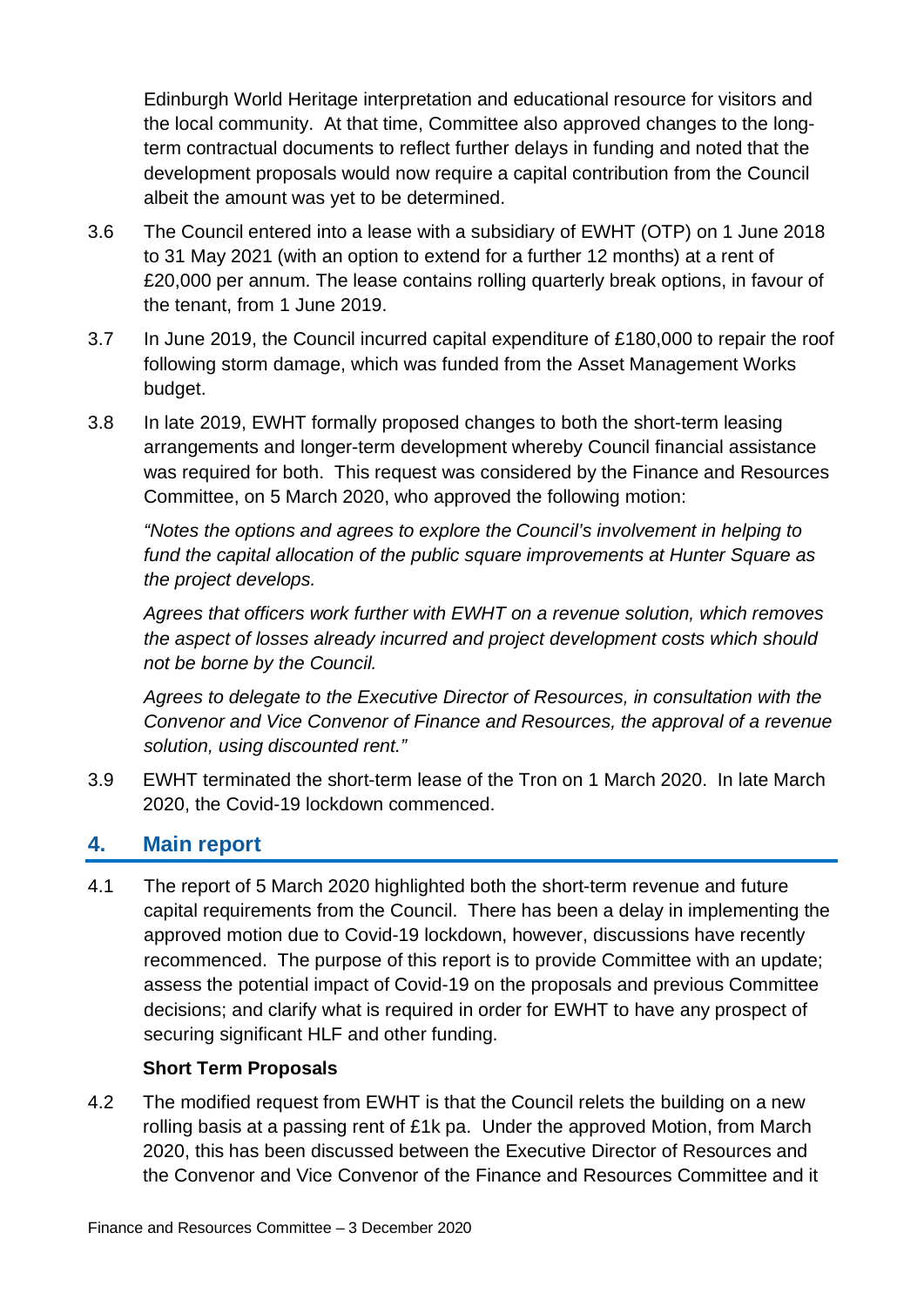is considered that it can be accommodated. However, EWHT has indicated that they would only proceed with this in the event that the capital funding for the longerterm project is committed to as detailed below.

#### **Long term Proposals**

4.3 While the business plan financial assumptions have not yet been revisited by EWHT to reflect any current or future impact of Covid-19, the position remains as reported in March 2020, i.e. EWHT have again indicated that Heritage Lottery Funding (HLF) would require the Council to be a formal and committed funding partner before they would consider financial support for the project . Consequently, EWHT has requested that the Council contributes 10% of the capital costs. On the basis of the current financial assumptions, this would equate to a capital contribution of £560,000.

| 4.4 | The remaining capital projections as proposed to be raised from a combination of |
|-----|----------------------------------------------------------------------------------|
|     | sources as detailed below current capital funding model supplied by EWHT:        |

| <b>Potential funder</b> | <b>Comments</b>                                 | <b>Approximate</b><br>percentage |
|-------------------------|-------------------------------------------------|----------------------------------|
| <b>NLHF</b>             | Remain a key player (EWH has recently received  | 20-30%                           |
|                         | a major award for Graveyard work at Greyfriars) |                                  |
| <b>HES</b>              | Conservation of fabric                          | 10%                              |
| <b>CEC</b>              | Hunter Square/public realm via CCT              | 10%                              |
| Scottish                | Interest in wider Scottish UNESCO designations  | $5\%$                            |
| Government              |                                                 |                                  |
| UK Govt./Scottish       | Interest in flagship Edinburgh projects         | 2%                               |
| Office                  |                                                 |                                  |
| Trusts &                | Interest in supporting city/Old Town            | 30-40%                           |
| foundations             |                                                 |                                  |
| EWH: HNWIs,             | Interest in supporting city/Old Town            | 10-20%                           |
| supporters,             |                                                 |                                  |
| corporates              |                                                 |                                  |

- 4.5 Following consultation with potential funders, EWHT consider that the Council is required to explicitly support and budget for the necessary capital contribution as the catalyst to unlocking future funding and have therefore again sought this commitment. To do so, the Council would have to commit to the funding and forecast the contribution in its Capital Budget Strategy.
- 4.6 The Council's current Capital Budget Strategy is being fully reassessed to reflect the impact of Covid; the wider economic outlook; and increased costs associated with decarbonisation. This will be presented to Committee in January 2021 and will forecast increasing costs on previous assumptions resulting in rising unfunded pressures such as capital investment necessary for community centres, as an example. Consequently, to commit to be an equity partner in the development of the Tron Kirk, to satisfy the requirements for any successful HLF funding by EWHT, will require the Council to forecast the expenditure in its revised Capital Budget Strategy.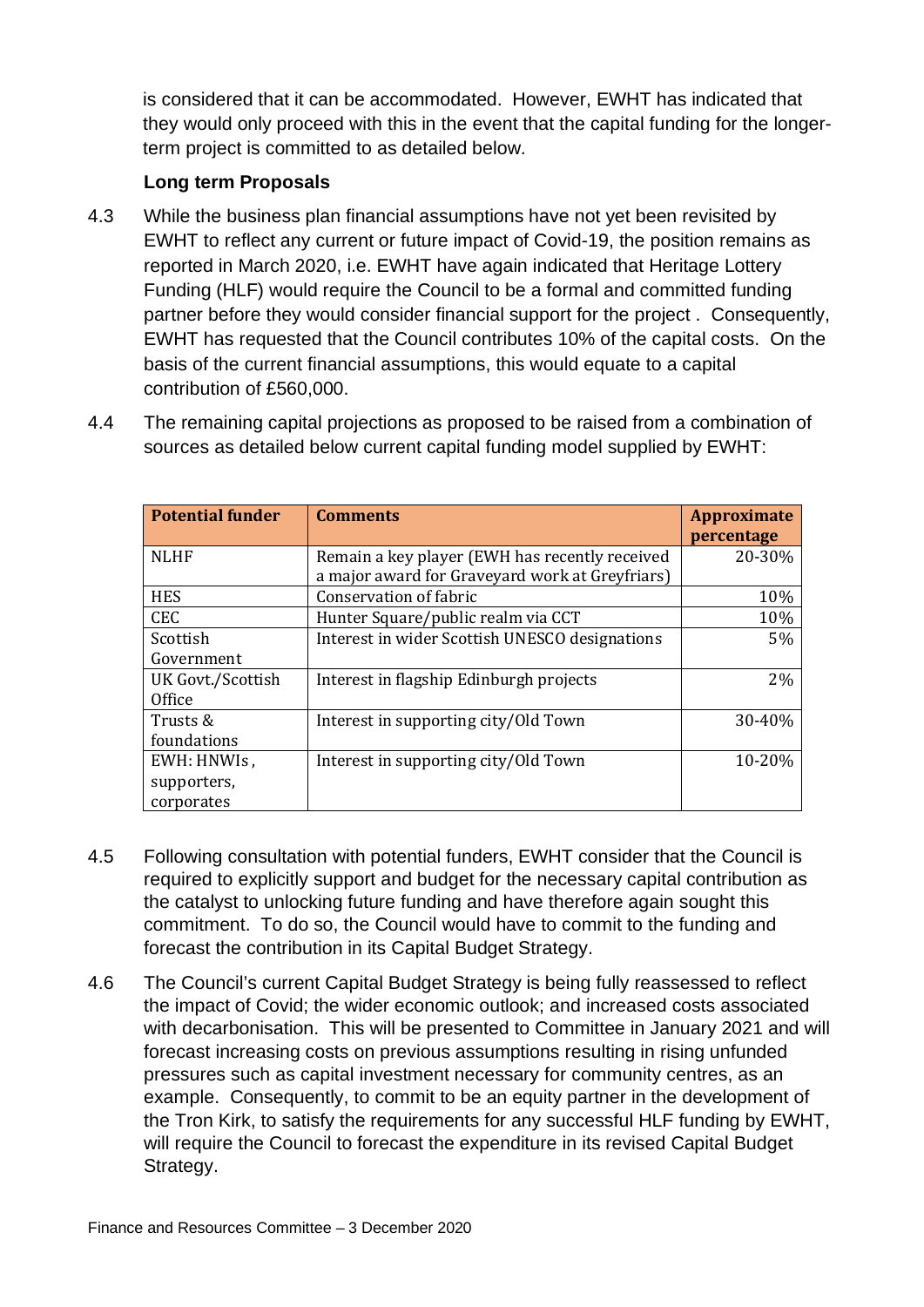- 4.7 The current estimated cost of 10% of the project is £560,000 but the business plan has yet to be updated to address the current and future impact of Covid-19 by EWHT. At this time, the options available to the Committee are:
	- (a) Reconfirm the position from the outset in 2012/13, that the Council are not prepared to make a capital contribution to the project due to significant unbudgeted capital pressures.
	- (b) Instruct officers to forecast £560,000 towards the project and include it within the revised Capital Budget Strategy, when presented to Committee in January 2021. On this option, members should note that this is based on current business plans projections and that this figure is likely to rise it the business plan is refreshed on the existing proposals.
- 4.8 In summary, the Council has been consistent in its position since late 2012, in that, support for the project was predicated on the building being its' financial contribution. Several years later, it is now clear that the project cannot happen unless significant public funds are contributed to the project.

#### **5. Next Steps**

- 5.1 If option A is approved, EWHT have confirmed that they will not proceed with the project. On that basis the future of the building in both the short and longer term will need to be readdressed. The last passing commercial rent on the building was £45,000 pa (2016). Options for both the short and long term would be submitted to Committee in the new year if this option were approved.
- 5.2 If option B is approved, officers will write to EWHT confirming support and forecast the expenditure in the Capital Budget Strategy in January 2021. In addition, the building would be released to EWHT at £1k pa.

### **6. Financial impact**

- 6.1 Option A will have no immediate financial impact on the Council.
- 6.2 Option B will require an initial £560,000 to be budgeted in the Council Capital Budget Strategy which will impact other projects. There will be a loss of revenue associated with the release to EWHT which, based on the last passing commercial rent, would be £44,000 pa.

### **7. Stakeholder/Community Impact**

7.1 Ward elected members have been made aware of the recommendations of the report.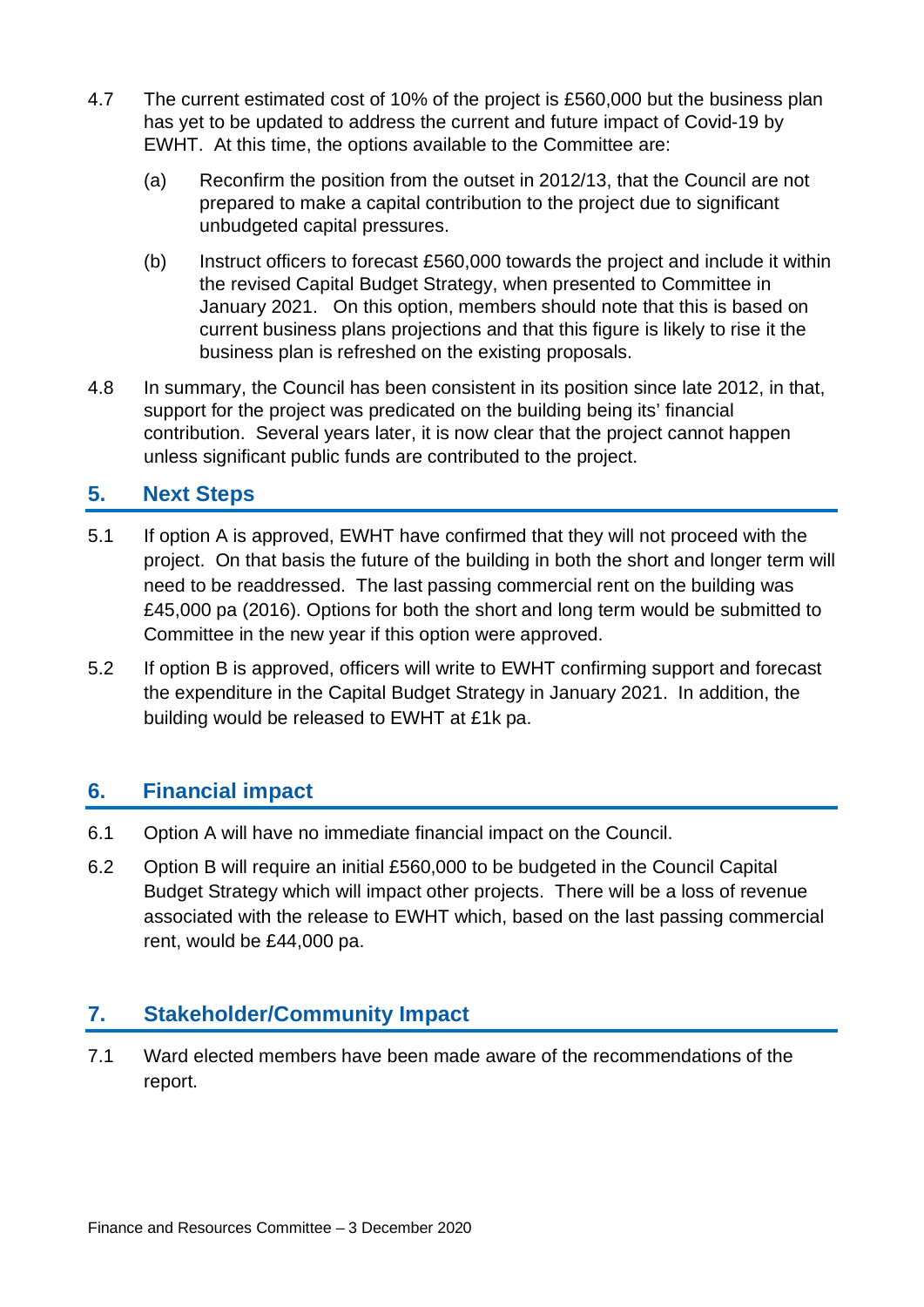### **8. Background reading/external references**

8.1 None.

### **9. Appendices**

9.1 Appendix 1 - Location Plan